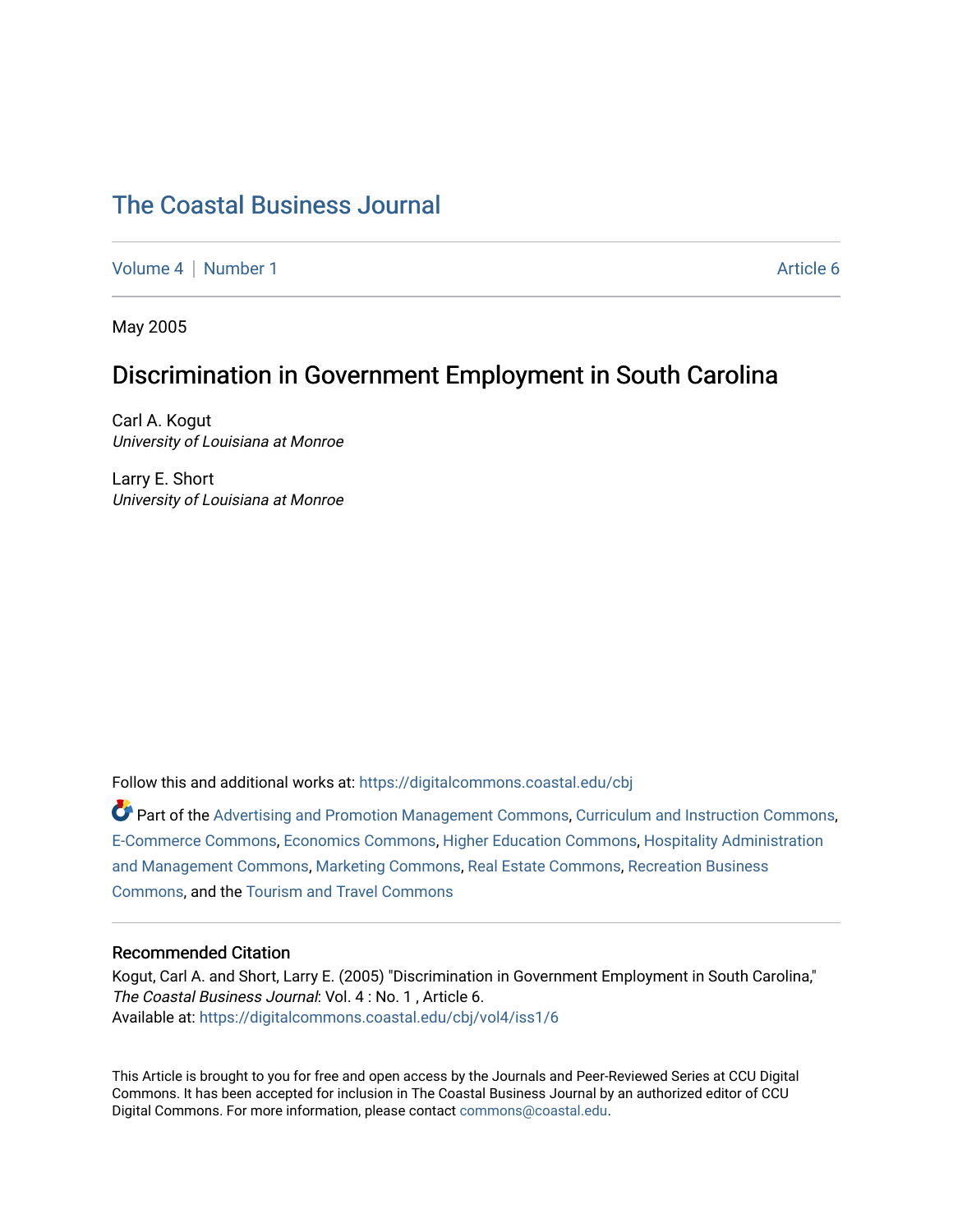#### **DISCRIMINATI0N IN GOVERNMENT EMPLOYMENT IN SOUTH CAROLINA**

## **Carl A. Kogut; University of Louisiana at Monroe Larry E. Short**; **University of Louisiana at Monroe**

#### **ABSTRACT**

*This paper assesses the success of the extensive efforts by federal, state and local governments to obtain equality of opportunity for minority group members in government positions in South Carolina. The study uses the 5% Public Use Microdata Sample from the 2000 Census to ascertain if employment of minority group members in government positions is consistent with its proportionality in the available labor force. The findings suggest, that after more than 30 years of efforts to obtain equality of employment opportunity in federal, state and local governments in South Carolina, significant progress has been made to ensure equality of opportunity for African Americans but more work is needed if equality is to be achieved for all minority group members.*

## **INTRODUCTION**

Although the federal sector has codified requirements for equal employment opportunity for over 200 years (i.e., 14<sup>th</sup> Amendment of the United States Constitution, Civil Rights Act of 1866, and Civil Rights Act of 1871), it has only become serious about enforcing equality of employment opportunity since 1964. The Civil Rights Act of 1964 prohibits discrimination in employment on the basis of race, color, sex, religion, or national origin. In 1972, South Carolina enacted legislation for the "...promotion of harmony and the betterment of human affairs." The South Carolina Human Affairs Law of 1972 states:

The General Assembly declares the practice of discrimination against an individual because of race, religion, color, sex, age, national origin, or disability as a matter of state concern and declares that this discrimination is unlawful and in conflict with the ideals of South Carolina and the nation, as this discrimination interferes with opportunities of the individual to receive employment and to develop according to the individual's own ability and is degrading to human dignity. (South Carolina Human Affairs Law of 1972)

The General Assembly created the South Carolina Human Affairs Commission (SCHAC) to encourage fair treatment for, and to eliminate and prevent discrimination against any person on the basis of race, religion, color, sex, age, national origin, or disability. The General Assembly directed that each state agency develops affirmative action plans to ensure equitable employment for members of minorities by race and sex and submit these plans to the SCHAC for approval. The SCHAC was also directed to cooperate with the United States Equal Employment Opportunity Commission (EEOC) in order to achieve the purposes of the Civil Rights Act of 1964 and with other federal, state and local agencies and departments.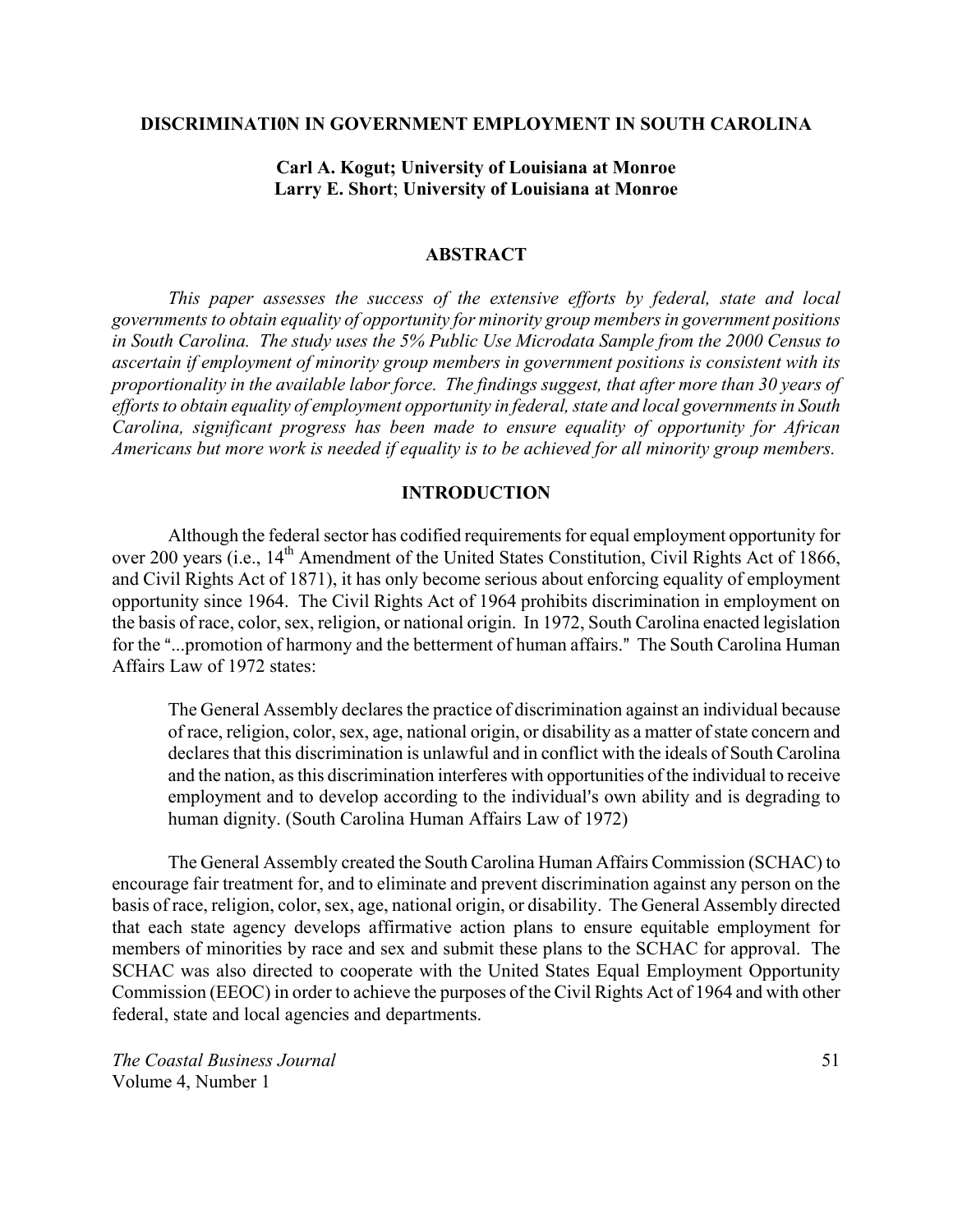Thus, a system of laws, regulations and reporting requirements has been established at the federal and state levels to promote equality of employment opportunity. At the federal level, each federal agency is required to evaluate its affirmative action efforts and report its progress annually. These reports are compiled by the EEOC and a report is submitted annually to the United States Congress showing the status of equality of opportunity in federal employment. At the state level, each South Carolina state agency is required to analyze its current workforce and compare the number of minorities employed to the available civilian workforce. The SCHAC is charged with monitoring state agencies to ensure compliance with state law. An annual report on the status of equal employment opportunities in South Carolina government positions is submitted to the General Assembly.

### **WHY THIS STUDY?**

With annual reports on the status of equal employment opportunity in the federal government being compiled and submitted to the United State Congress and in the South Carolina government being compiled and submitted to the General Assembly, it is fair to ask why this study. We believe the official government reports do not present the totality of employment in the government sectors. That is, not only are certain jobs systematically excluded from federal and state reports, there is also no easy way to determine the pattern of overall government employment in the entire state of South Carolina.

The data base used by the EEOC to prepare the *Annual Report on the Federal Work Force Fiscal Year 2002* (2002) is the Civilian Personnel Data File (CPDF) submitted directly to the Office of Personnel Management by appointing authorities. The CPDF data base does not include information from agencies such as the U.S. Postal Service (USPS), Army and Air Force Exchange Service (AAFES), Central Intelligence Agency, Defense Intelligence Agency, National Imagery and Mapping Agency, and the National Security Agency. To complicate matters even more, the EEOC report on the Ten Year Trend in Government Wide Employment of Workers includes data from the CPDF plus data from AAFES, and USPS while all other analysis only includes data from the CPDF.

The *South Carolina Human Affairs Commission Annual Report 2004* submitted to the General Assembly excludes data from state agencies with 14 or fewer employees and 13 state agencies that are exempted from reporting (State Accident Fund, Office of Appellate Defense, Arts Commission, Attorney General's Office, Comptroller General, Department of Consumer Affairs, Election Commission, Commission on Higher Education, State Housing Authority, Insurance Commission, Technical College of the Low Country, State Board of Financial Institutions, and Williamsburg Technical College). Although there may be valid reasons for exempting these units from reporting, nevertheless, it does inhibit the development of an overall, comprehensive picture of equality of employment opportunity in the government on a statewide basis. In addition, neither of these two extensive reports provides any information on the status of equal employment opportunities in local government.

*The Coastal Business Journal*  Volume 4, Number 1 52 The authors believe that the Census data is a better indication of overall employment in the federal, state and local governments in South Carolina. Data in the 2000 U.S. Census is quite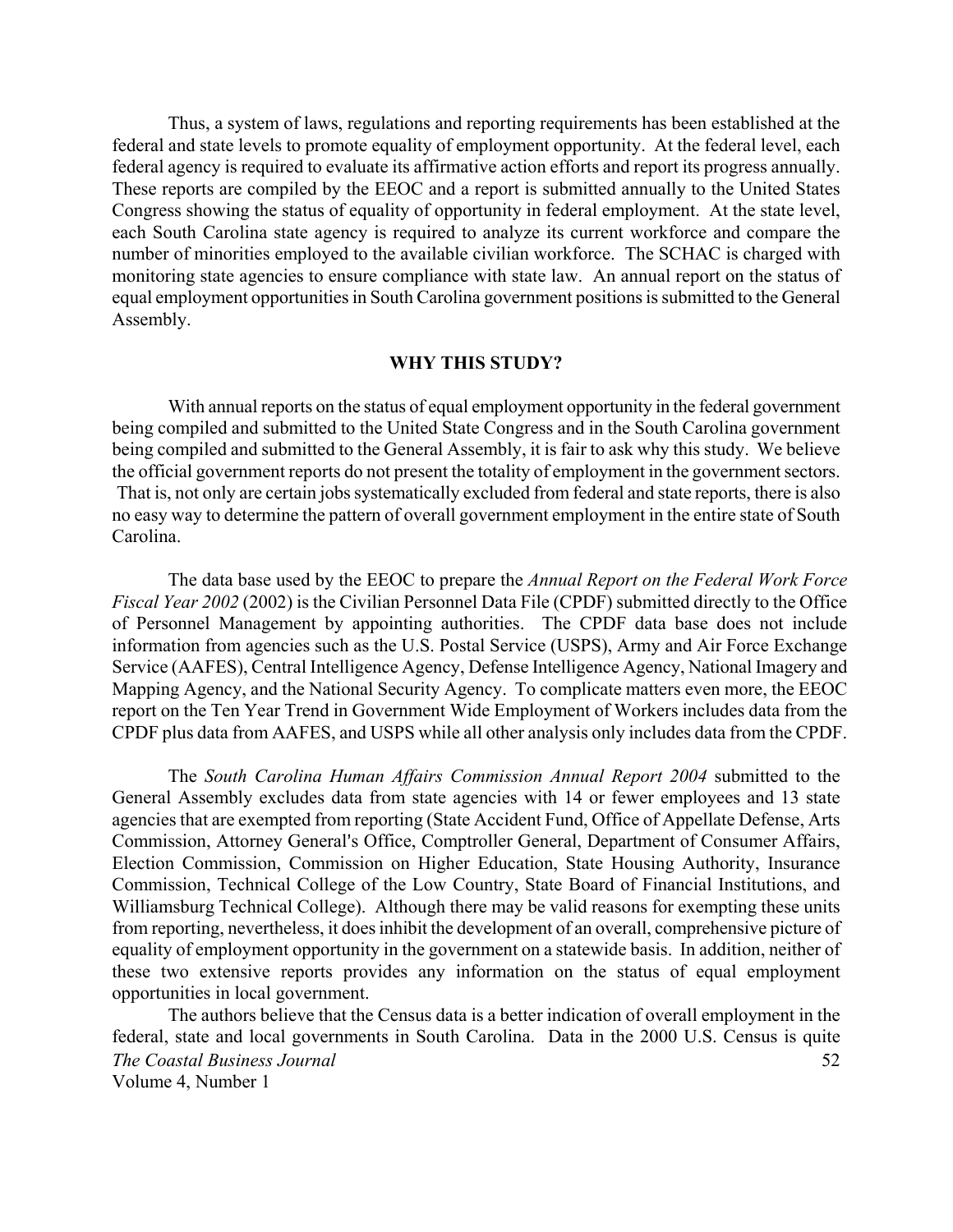inclusive, since it gathers data from every person residing in the state of South Carolina. Although the Census data is self-reported, we believe census respondents have a good understanding of whom their employer is and thus, the Census data is a better indication of overall employment in federal, state, and local governments than official data published by the various governmental agencies.

## **METHODOLOGY**

#### **Research Assumptions**

In analyzing employment data to determine if equality of opportunity has been achieved in federal, state and local governments in South Carolina, certain assumptions have been made concerning the meaning of the terms equality of employment opportunity and minority group members. For the purpose of this study, equality of employment opportunity is defined as follows: The percent of minority group members working in federal, state and local governments in South Carolina in non-managerial, supervisory and managerial positions should be about the same as their percentage representation in the available labor force.

Our assumption is that, under conditions of equality of opportunity, the employment of minority group members over the past three decades in federal, state and local governments in South Carolina would result in an employment pattern that would be similar to the distribution in the available labor force. It is assumed that in order for the actual employment distribution of minorities in non-managerial, supervisory and managerial positions to be different from its distribution in the available labor force, intervention would be necessary. That is, the distribution of minority group members in federal, state and local governments in South Carolina should be similar to their distribution in the available labor force unless overt action was taken to increase or decrease this distribution.

The criteria of equality of employment opportunity, which is based on disparate impact, has been supported by federal courts. In equal employment opportunity cases in federal courts, complainants present evidence and arguments to support claims of discrimination. If those arguments cannot be rebutted with additional evidence, the claim is generally supported by the courts. In the equal employment opportunity area, statistics of under utilization have been sufficient to make a *prima facie* case for discrimination.

## **Racial Groupings**

For the purposes of this study, minority group members have been classified into five categories: African American, Hispanic, Asian or Pacific Islander (Asian), American Indian or Alaskan Native (Native), and Other Minority. With the exception of the "Other Minority" category, this follows the federal government's EEOC guidelines that specify that the term minority is used to mean four particular groups who share a race, color or national origin. (EEOC, 2003).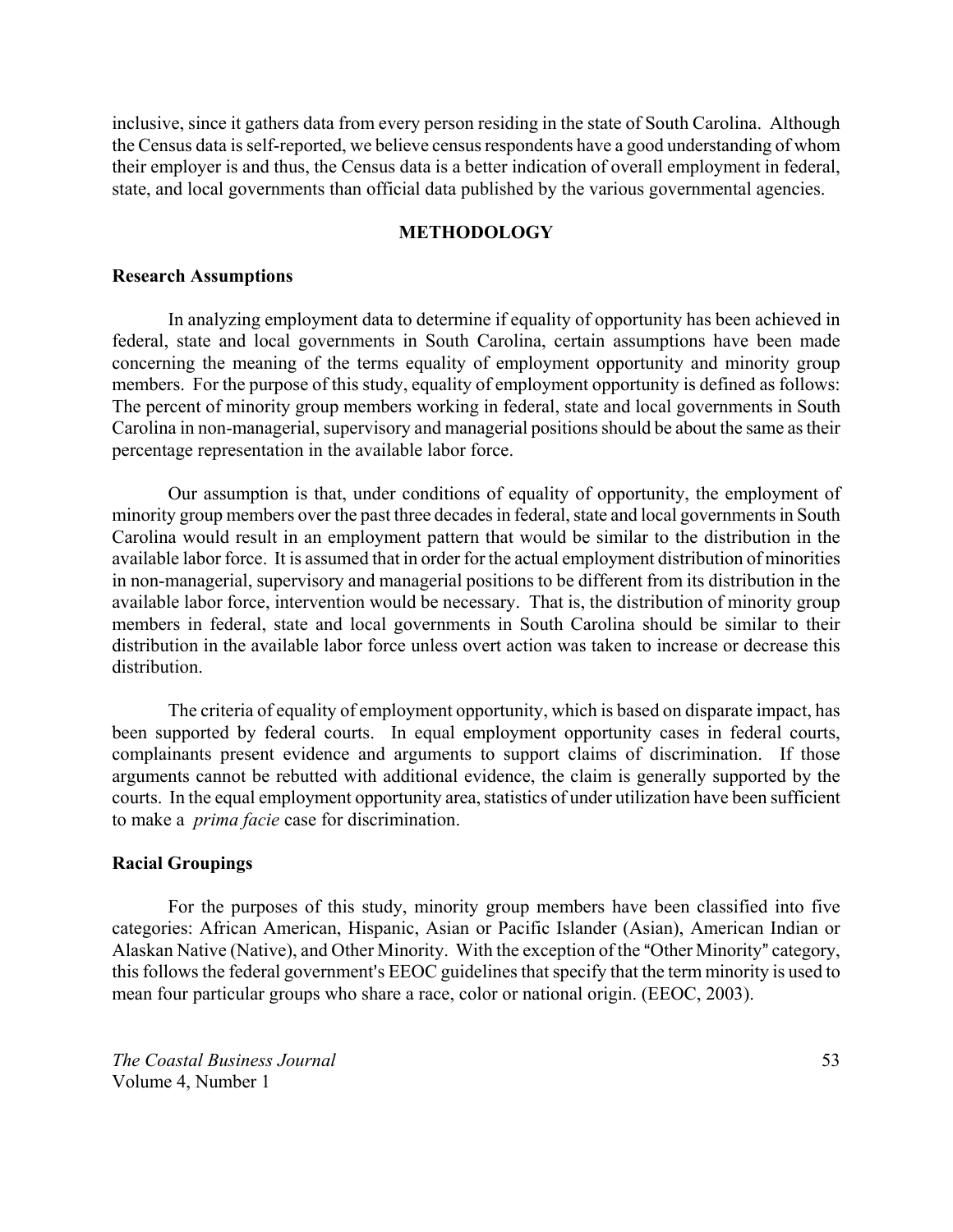African American (except Hispanic). A person having origins in any of the black racial groups of Africa.

Hispanic. A person of Mexican, Puerto Rican, Cuban, Central or South American, or other Spanish culture or origin, regardless of race.

Asian or Pacific Islander (Asian). A person having origins in any of the original people of the Far East, Southeast Asia, India, or Pacific Islands.

American Indian or Alaskan Native (Native). A person having origins in any of the original peoples of North American, and who maintain their culture through a tribe or community.

Other Minority. A person who entered two or more major race groups or wrote in an entry such as "multiracial" or "mixed" in the census report.

For reporting purposes in the *Annual Report to the General Assembly (2004*), SCHAC classifies minority employees into three racial groups (white, black, and all others). SCHAC defends this classification system by requiring that a minority group must exceed 2 percent of the relevant labor market to receive attention in its annual report to the General Assembly. We believe this policy excludes shining the light of public attention on some important classes of minority group members (i.e., Hispanics, Asians, Natives, and Others) that are protected under Title VII of the Civil Rights Act of 1964 and the South Carolina Human Affairs Law of 1972. Thus, we have selected the classification categories used by the EEOC.

#### **Data Analysis**

The data for this study was obtained from the 2000 U.S. Census 5% Public Use Microdata Sample. This analysis of federal, state and local government employment in South Carolina is restricted to individuals who were not members of the armed forces and were between 18 and 65 years of age inclusive. A total of 2,839 individuals comprise the 5% sample of federal government employment in South Carolina, 8,535 individuals comprise the 5% sample of state government employment in South Carolina, and 5,904 individuals comprise the 5% sample of local government employment in South Carolina. A total of 125,125 individuals comprise the 5% sample of the overall available labor force in the state.

The U.S. Census 2000 data was sorted by employment in federal, state and local government and into four major categories: overall employment, non-management occupations, supervisory positions, and management occupations. The non-management category includes jobs in service occupations; sales and office occupations; farming, fishing, and forestry occupations; construction, extraction, and maintenance occupations; production, transportation, and material moving occupations; and military specific occupations. (Persons employed in military specific occupations are not full-time military personnel.) The supervisory category includes all supervisory positions in the non-management category. The management category includes jobs in management, professional, and related occupations.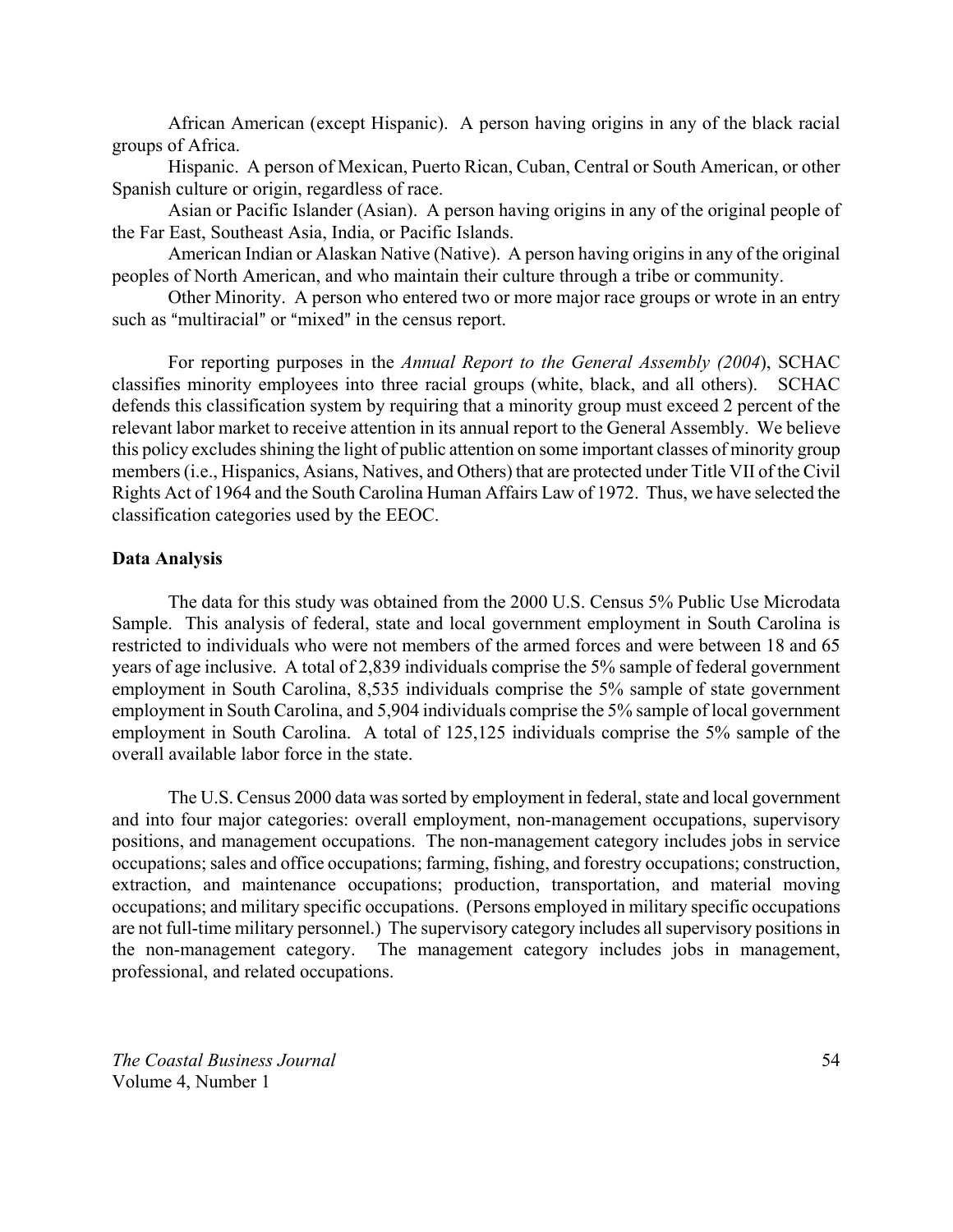#### **FINDINGS**

#### **Overall Employment of Minority Group Members**

Table 1 shows the percentage of minority group members employed in federal, state and local governments and the percentage of minority group members in the available labor force in South Carolina in 2000. The percentage distribution of minority group members in the overall population in South Carolina suggests an expected distribution of employment. That is, if full equality of opportunity exists in employment of minority group members in federal, state and local governments in South Carolina, you would expect the percentage of minority group members employed in these governmental positions to be approximately the same as their percentage distribution in the labor force.

Table 1 shows only a little difference in the utilization of minority group members from what would be expected by their availability in the labor force. In comparison to the percent of minority group members in the population, South Carolina employs a higher percentage of African Americans than would be expected by their proportionality in the labor force. Thus, South Carolina has been very successful in encouraging the employment of African Americans in government jobs in the state.

## **Table 1**

Percentage^ Employment of Minority Group Members by Federal, State and Local Governments in South Carolina and Their Percentage^ Distribution in the South Carolina Population in 2000

|                  | Federal   | State     | Local                                         | Population                                         |
|------------------|-----------|-----------|-----------------------------------------------|----------------------------------------------------|
|                  |           |           | Government Government Government Distribution |                                                    |
| Minority Group   |           |           |                                               | Employment Employment Employment in South Carolina |
|                  |           |           |                                               |                                                    |
| African American | $32.1\%*$ | $33.1\%*$ | $33.4\%*$                                     | 29.7%                                              |
| Hispanic         | 3.0       | $1.0*$    | $0.9*$                                        | 2.3                                                |
| Asian            | 11        | 12        | $0.5*$                                        | 0.9                                                |
| Native           | 0.4       | 0.3       | 04                                            | 0.4                                                |
| Other Minority   | 1.0       | 0.6       | $0.5*$                                        | 0.7                                                |
|                  |           |           |                                               |                                                    |

\*Difference between actual employment level and the population proportion is statistically significant at the .01 level.

Source: 2000 U.S. Census 5% Public Use Microdata Sample.

*The Coastal Business Journal*  Volume 4, Number 1 55 Asians are also well represented in the federal and state government sectors but are under represented in the local government sector. Natives have achieved parity in employment in all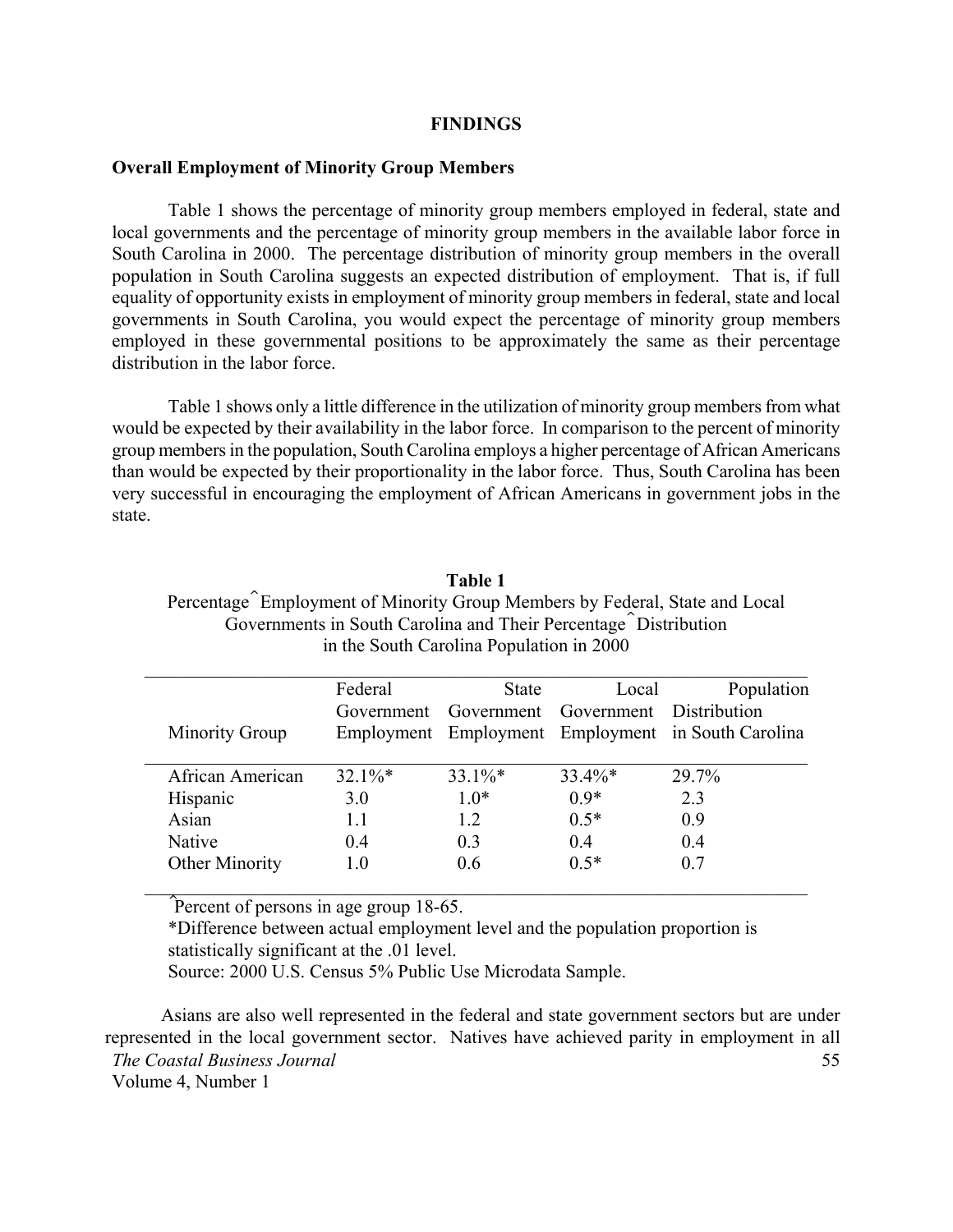sectors of the government. The only cause for concern appears to be Hispanic employment. Although Hispanics have achieved equality of opportunity in the federal government sector, they are significantly under employed in the state and local government sectors.

## **Employment of Minority Group Members in Non-Management Occupations**

Table 2 shows the proportions of minority group members in non-management occupations in federal, state and local governments in South Carolina and their expected proportions for 2000. African Americans are well represented in non-management occupations in all sectors of government employment. Approximately one-third of federal jobs and over 40% of state and local government jobs are filled by African Americans, with an expected employment of 29.7%. Hispanics are underemployed in state and local government positions, but are well represented in federal positions in relation to their population distribution in South Carolina. Asians appear to be slightly underemployed in state and local government jobs but appear to have achieved parity in federal government jobs. Natives are employed at expected proportions in federal and local government positions, but appear to be under employed in state government positions.

**Table 2** Percentage^ Employment of Minority Group Members by Federal, State and Local Governments in South Carolina in Non-Management Occupations and Their Percentage^ Distribution in the South Carolina Population in 2000

|                       | Federal    | <b>State</b>                       | Local     | Population                                         |
|-----------------------|------------|------------------------------------|-----------|----------------------------------------------------|
|                       | Government | Government Government Distribution |           |                                                    |
| <b>Minority Group</b> |            |                                    |           | Employment Employment Employment in South Carolina |
|                       |            |                                    |           |                                                    |
| African American      | $35.6\%*$  | $46.1\%$ *                         | $41.6\%*$ | 29.7%                                              |
| Hispanic              | $3.2*$     | $0.9*$                             | $1.0*$    | 2.3                                                |
| Asian                 | 0.8        | $0.6*$                             | $0.5*$    | 0.9                                                |
| <b>Native</b>         | 0.4        | $0.3*$                             | 04        | 04                                                 |
| <b>Other Minority</b> |            | 07                                 | $0.5*$    | 0.7                                                |
|                       |            |                                    |           |                                                    |

Therefore of persons in age group 18-65.

\*Difference between actual employment level and the population proportion is statistically significant at the .01 level.

Source: 2000 US Census 5% Public Use Microdata Sample.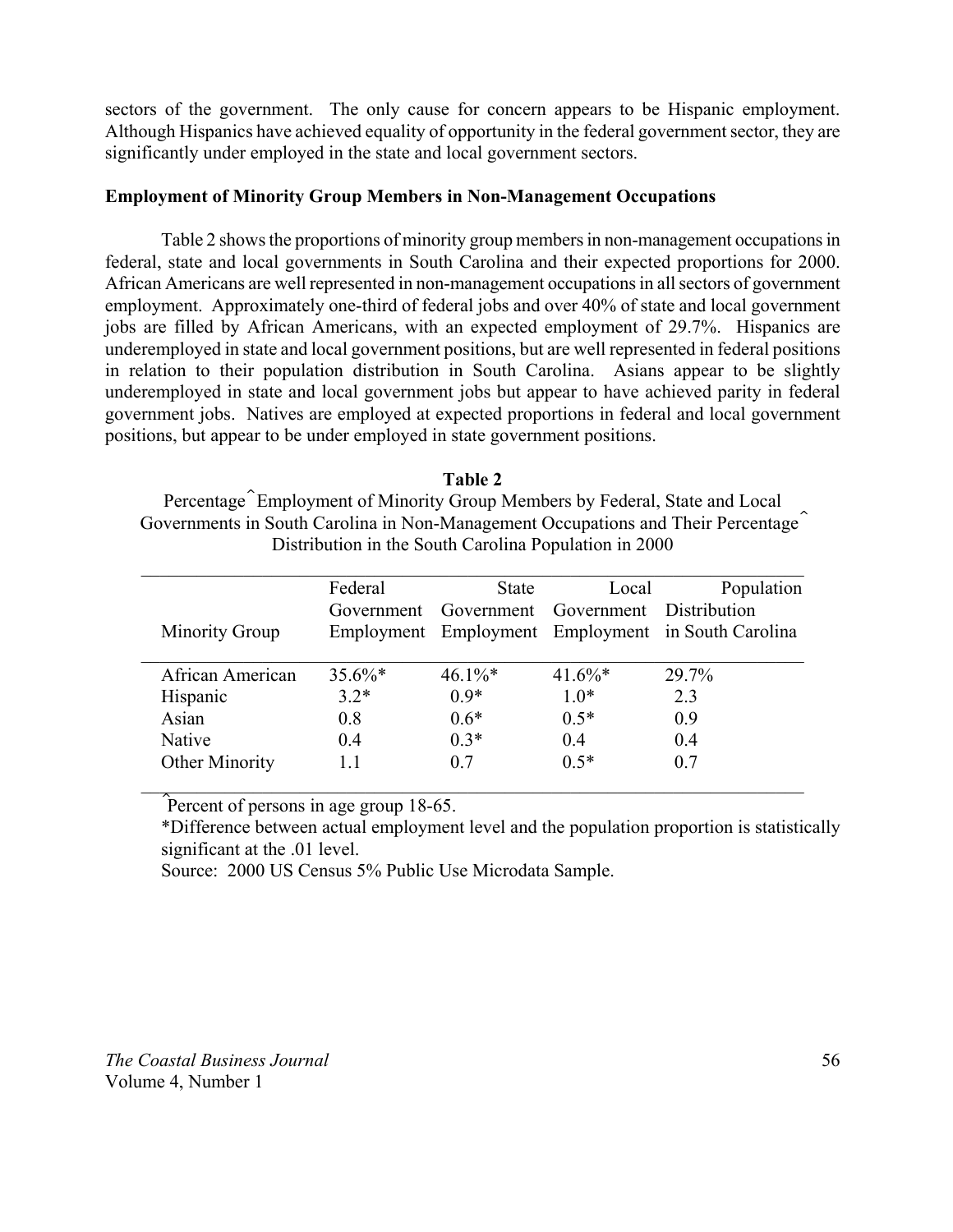## **Employment of Minority Group Members in Supervisory Positions**

The employment of minority group members in supervisory positions is shown in Table 3. The allocation of supervisory jobs within the various minority group members' categories is slightly skewed. As can be seen in Table 3, African Americans are well represented in supervisory positions in all sectors of governments while Hispanics are under represented in supervisory positions in all sectors of governments. Asians are underemployed in federal and state supervisory positions, but are employed at the expected level in local governments. Natives appear to be under represented in federal jobs but employed at levels indicating equality of opportunity in state and local government jobs.

**Table 3**

|                       | Federal   | <b>State</b>                                  | Local     | Population                                         |
|-----------------------|-----------|-----------------------------------------------|-----------|----------------------------------------------------|
|                       |           | Government Government Government Distribution |           |                                                    |
| <b>Minority Group</b> |           |                                               |           | Employment Employment Employment in South Carolina |
| African American      | $33.0\%*$ | $33.6\%*$                                     | $34.0\%*$ | 29.7%                                              |
| Hispanic              | $0.6*$    | $1.2*$                                        | $1.3*$    | 2.3                                                |
| Asian                 | $0.0*$    | $0.3*$                                        | 08        | 09                                                 |
| Native                | $0.0*$    | 06                                            | 03        | 04                                                 |
| <b>Other Minority</b> | 0.6       | $0.3*$                                        | 08        | 0.7                                                |

Therefore of persons in age group 18-65.

\*Difference between actual employment level and the population proportion is statistically significant at the .01 level.

Source: 2000 US Census 5% Public Use Microdata Sample.

## **Employment of Minority Group Members in Management Occupations**

Table 4 presents the distribution of minority group members in management, professional, and related occupations This category of employment is often considered to have the more responsible and more prestigious positions. As can be seen in Table 4, South Carolina has not been as successful in moving African Americans to the more prestigious management occupations in federal, state and local governments as they have been in the other occupations. All sectors of government under employ African Americans in management occupations. In management positions, state and local governments significantly under employ Hispanics while the federal government has achieved parity. Interestingly, Asians are employed in higher proportions by federal and state governments than would be expected while local governments under employ Asians in management positions. Natives appear to have achieved parity in management positions in all levels of government in South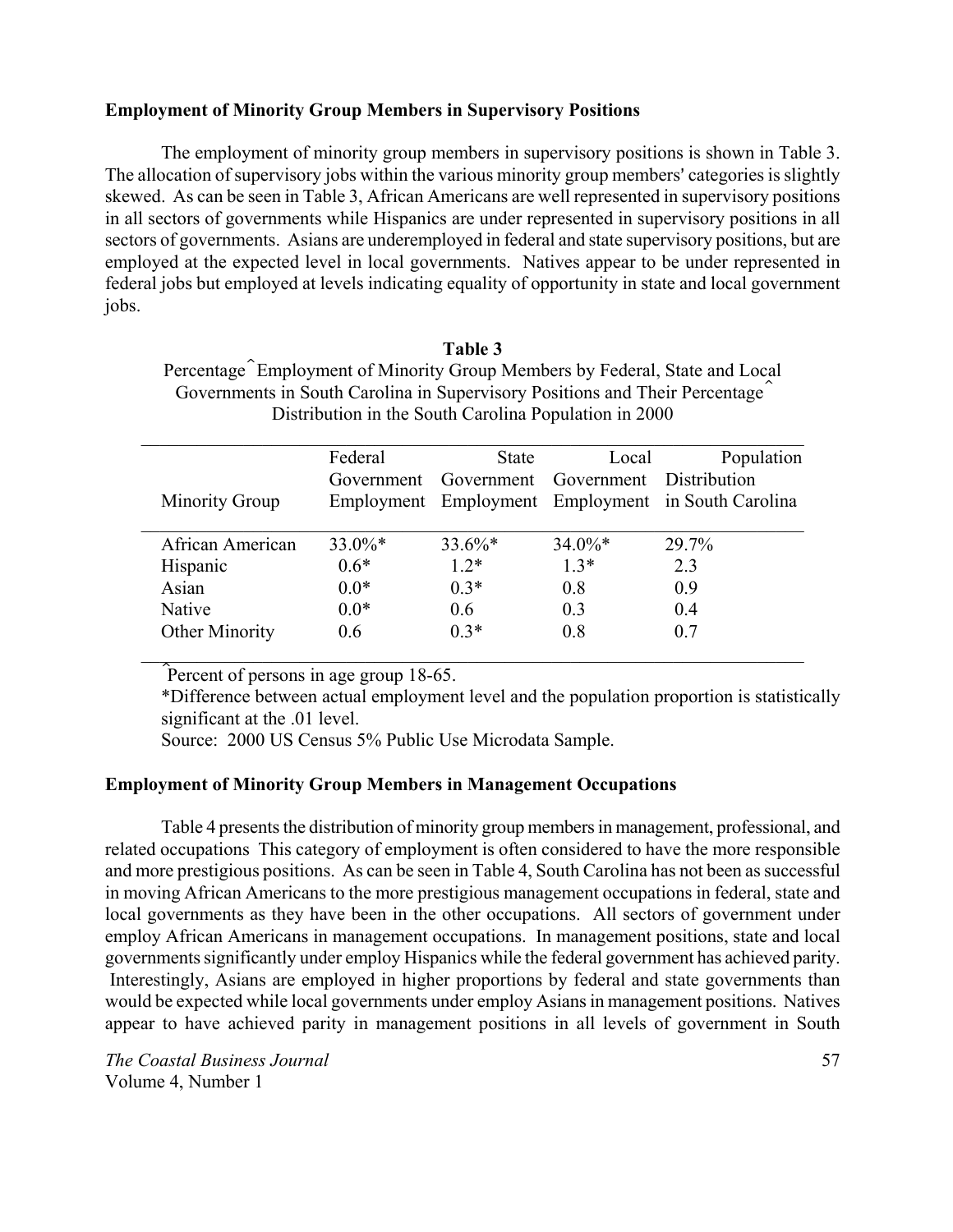Carolina.

#### **Table 4**

Percentage^ Employment of Minority Group Members by Federal, State and Local Governments in South Carolina in Management Occupations and Their Percentage^ Distribution in the South Carolina Population in 2000

|                       | Federal        | <b>State</b>   | Local                              | Population                                         |
|-----------------------|----------------|----------------|------------------------------------|----------------------------------------------------|
|                       | Government     |                | Government Government Distribution |                                                    |
| <b>Minority Group</b> |                |                |                                    | Employment Employment Employment in South Carolina |
|                       |                |                |                                    |                                                    |
| African American      | $24.9\%*$      | $24.3\%*$      | $23.3\%*$                          | 29.7%                                              |
| Hispanic              | 2.6            | $1.0*$         | $0.7*$                             | 2.3                                                |
| Asian                 | $1.7*$         | $1.5*$         | $0.5*$                             | 09                                                 |
| Native                | 04             | 0 <sub>3</sub> | 04                                 | 04                                                 |
| <b>Other Minority</b> | 1 <sub>0</sub> | 0.5            | 05                                 | 0.7                                                |
|                       |                |                |                                    |                                                    |

Therefore of persons in age group 18-65.

\*Difference between actual employment level and the population proportion is statistically significant at the .01 level.

Source: 2000 US Census 5% Public Use Microdata Sample.

## **CONCLUSIONS AND RECOMMENDATIONS**

The federal and South Carolina state and local governments have given considerable attention to developing personnel systems that ensure equality of opportunity and all have been fairly successful in their efforts to achieve equal employment opportunity in the employment of residents of South Carolina. We must conclude from this study, however, that the employment of minority group members in federal, state and local governments in South Carolina has mixed results. African Americans have benefitted greatly from the affirmative action programs of the federal, state and local governments. More attention must be paid to moving them into the more responsible and prestigious management occupations. Although the federal government has been fairly successful in the employment of Hispanics and Asians in non-management and management occupations in South Carolina, state and local governments have an extremely poor record of utilizing the talents of Hispanics and Asians. Hispanics were not utilized, as would be expected by their distribution in the available work force, in non-management, supervisory and management positions in state and local government jobs. Asians were not employed by the state government in non-management and supervisory positions and by local governments in non-management and management positions at the levels which would be expected given their distribution in the labor force. Thus, not all minorities in South Carolina have been afforded equal employment opportunity in all governmental sectors and occupations.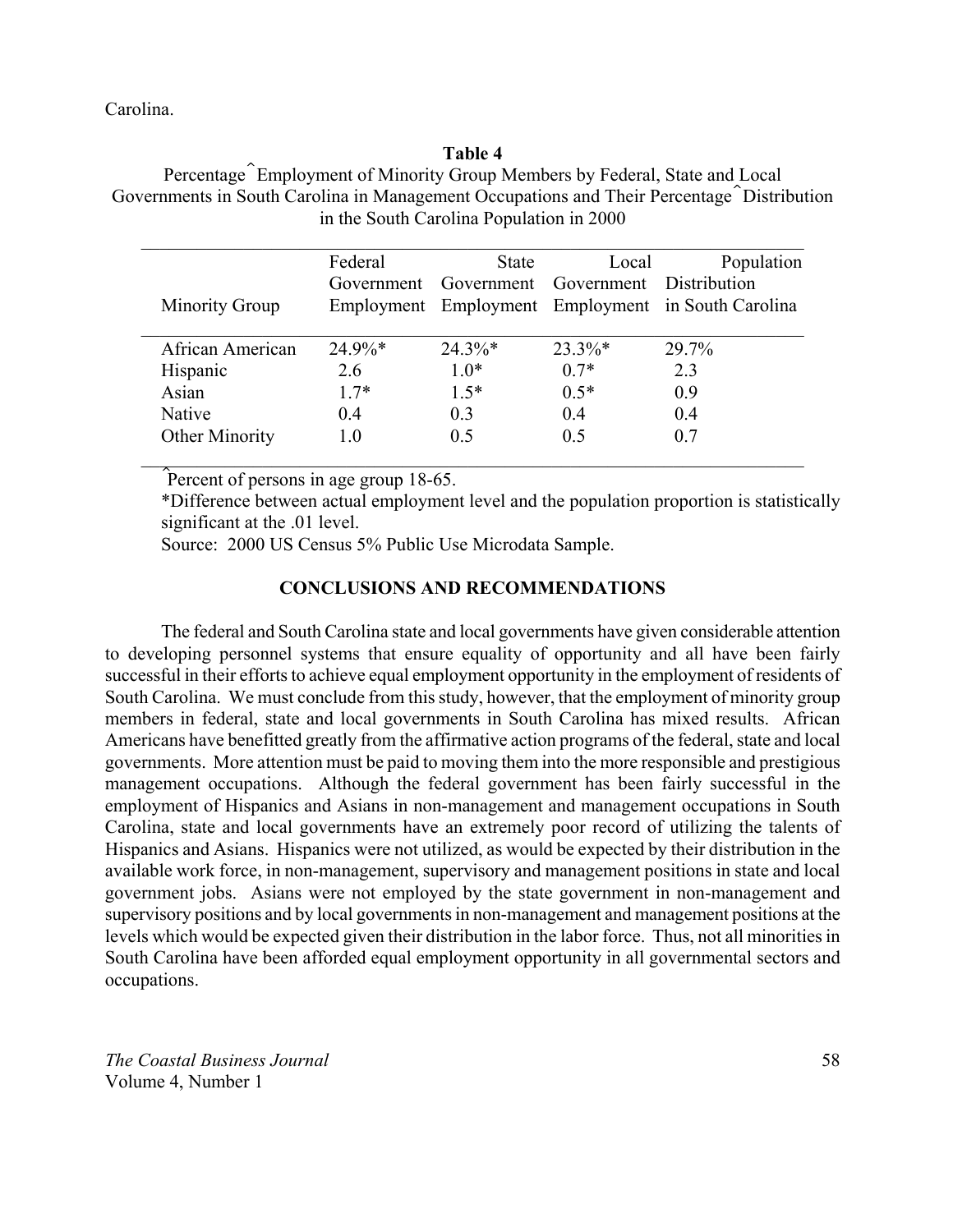South Carolina's shortcomings in achieving equality of opportunity for all members of minority groups may be caused merely by a structural anomaly. SCHAC classifies racial groups into only three categories (Blacks, Whites and all others) based upon the premise that a minority group must exceed 2 percent of the available labor force to be worth considering. Human nature, being what it is, usually responds to what is expected. Thus, when little emphasis is placed on the employment of Hispanics and Asians, simply because data is not collected or reported to the General Assembly on the employment of Hispanics or Asians, then little action is taken to employ persons in these minority groups. The shortfall in the employment of African Americans in management positions may also be accounted for by the fact that SCHAC does not categorize its data into management and non-management positions. We assume that the local governments in South Carolina also follow the same practice of collecting and reporting data as established by the state, and thus have the same problems in emphasizing the employment of Hispanics and Asians and in moving African Americans into management occupations.

We recommend that SCHAC consider adopting three changes. First, require state agencies to report on the employment of members of all minority groups (including Hispanics, Asians, and Natives) regardless of their representation in the labor force. Two, include in the *Annual Report to the General Assembly* a statewide summary of employment patterns grouping jobs into the three broad categories of non-management, supervisory and management. Three, eliminate the exemption of certain state entities from reporting their employment of minorities. Adoption of these three simple recommendations will provide the General Assembly of South Carolina with an accurate overall picture of statewide employment patterns minority group members and the information needed to assess the overall impact of state efforts to obtain equality of opportunity in state government positions. In addition, with SCHAC redefining its reporting requirements to better assess the impact of affirmative action efforts on overall employment patterns of all minority members, we assume that local governments in South Carolina will follow the states' leadership role and modify their reporting practices and thus, also emphasize equality of employment opportunity for members of all minority groups.

#### **REFERENCES**

Civil Rights Act of 1866.

Civil Rights Act of 1871.

Civil Rights Act of 1964.

South Carolina Human Affairs Law of 1972.

- South Carolina Human Affairs Commission (2004). Annual Report 2004 submitted to the General Assembly, South Carolina. Retrieved August 22, 2004, from http://www.scstatehouse.net/code/t01c013.htm
- U.S. Equal Employment Opportunity Commission. (2003). Annual Report on the Federal Work Force Fiscal Year 2002. Retrieved August 22, 2004, from http://www.eeoc.gov/federal/fsp2002/index.html
- U.S. Census Bureau, http://www.census.gov/Press-Release/www/2003PUMS5.html
- U.S. Constitution,  $14^{\text{th}}$  Amendment.